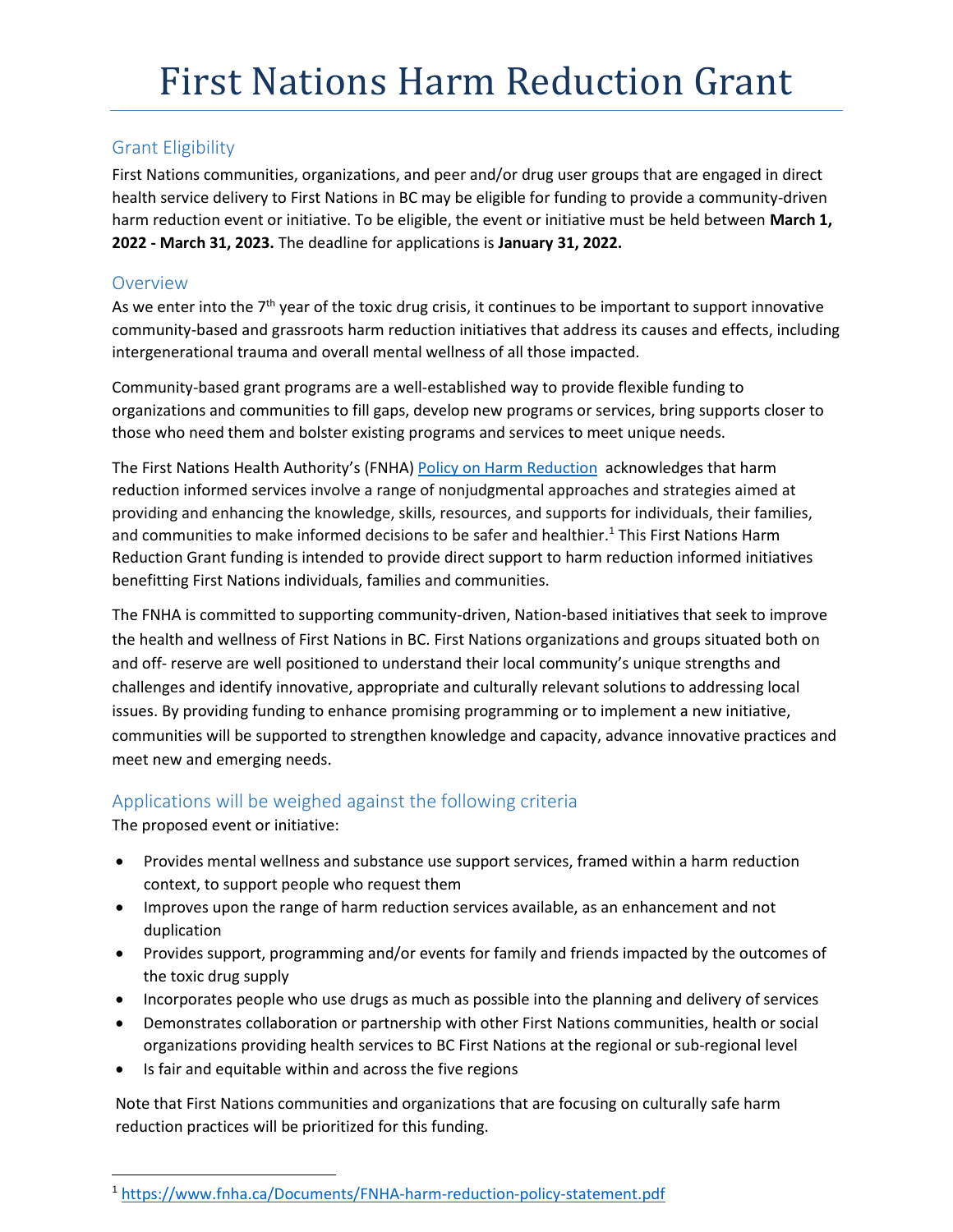# Grant Funding Maximum

Maximum funding available through the First Nations Harm Reduction Grant is \$50,000 per application.

### Application Form

To apply for a grant, please complete this application. Funds may be used for any required costs necessary to carry out the event or initiative with the exception of those listed as ineligible costs. Only fully completed application forms will be considered. *Note: to fill out the form please select "Tools" and select "Fill & Sign"*

Applications can be submitted via email t[o HEM@fnha.ca](mailto:HEM@fnha.ca) no later than **January 31, 2022.**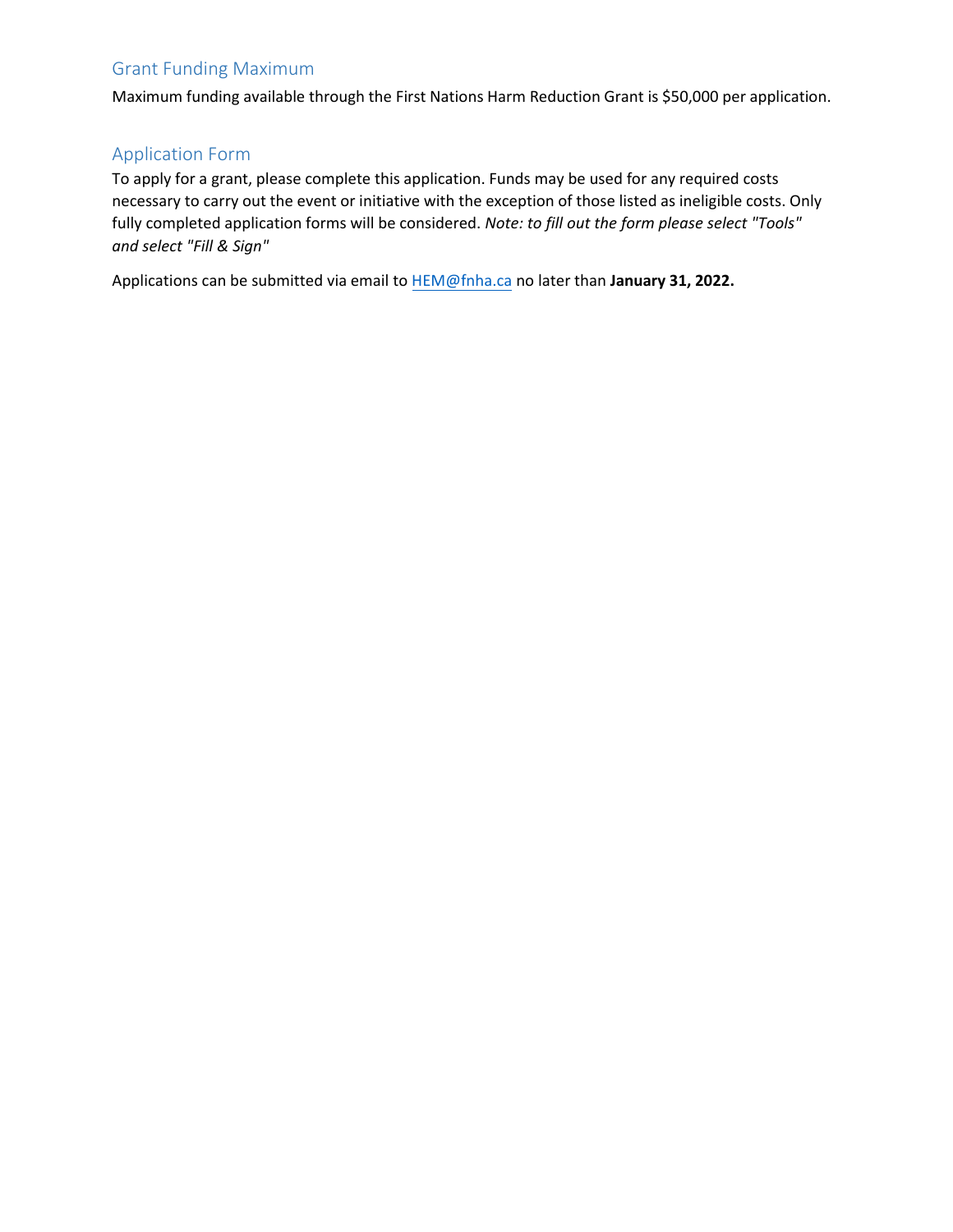# FNHA First Nations Harm Reduction Grant Application Form

**Legal name of host organization** *(as it should appear on grant cheque)***:** 

**Host organization's complete mailing address:** *(include postal code)* 

#### **Name of Harm Reduction Grant Key Contact:**

(Person within your organization who will be the key contact with FNHA)

**Key Contact's positon/job title with the host organization:** 

#### **Key Contact's contact information**

| Work:  |  |  |
|--------|--|--|
| Cell:  |  |  |
| Email: |  |  |

# **Check off which health region you are located in? (For help, click the link to view the regional divisions)**

☐Northern Region □Interior Region ☐Vancouver Island Region ☐Vancouver Coastal Region ☐Fraser Salish Region

# **What type of initiative are you planning to hold?**

| □Community Workshop/<br>Information<br>sharing/Education | □ Community Activity or<br><b>Awareness Raising Event</b> | $\Box$ Traditional ceremony |
|----------------------------------------------------------|-----------------------------------------------------------|-----------------------------|
| $\Box$ Community Program                                 | $\Box$ Grief and loss related                             |                             |
| $\Box$ Other:                                            |                                                           |                             |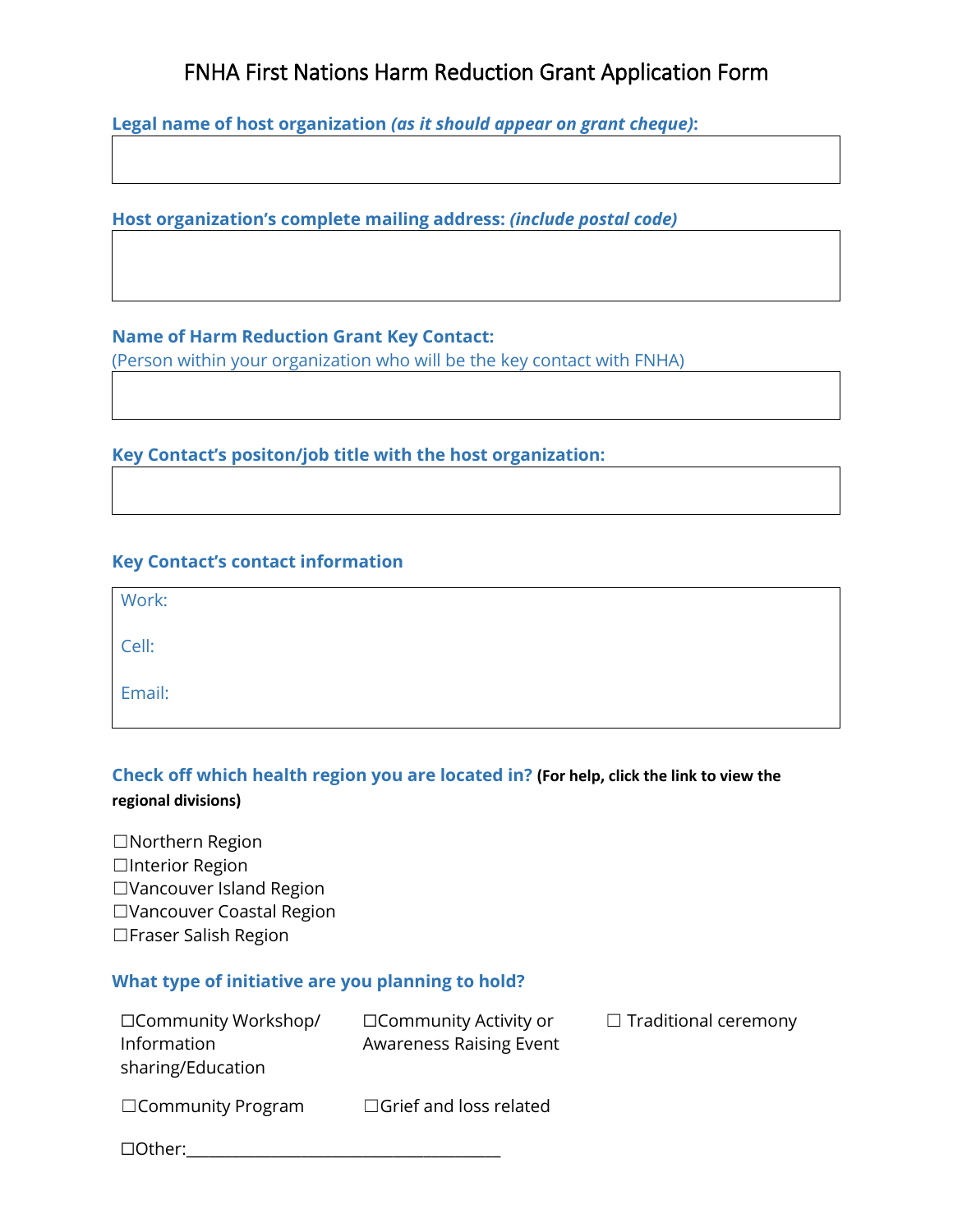# **Examples of eligible projects are listed below, however, other project ideas are welcome.**

- Harm reduction community workshop e.g. drug use is a health issue
- Reducing stigma campaign e.g. encouraging help seeking
- Harm reduction workshop for community Leaders
- Individual and group support to families and friends
- Peer support group or initiative

**Grant funds cannot be used for: 1) an individual (FNHA does not provide funding to individuals); 2) purchase of larger assets such as a vehicle or infrastructure; 3) purchase of alcohol; 4) prize money; or 5) illegal purchases.**

#### **Please provide a title of or tagline for your event/ initiative**

# **Please provide a short description of what you will be doing**

### **Please provide a brief timeline for your project (e.g. if a 1-time event when do you anticipate hosting it)**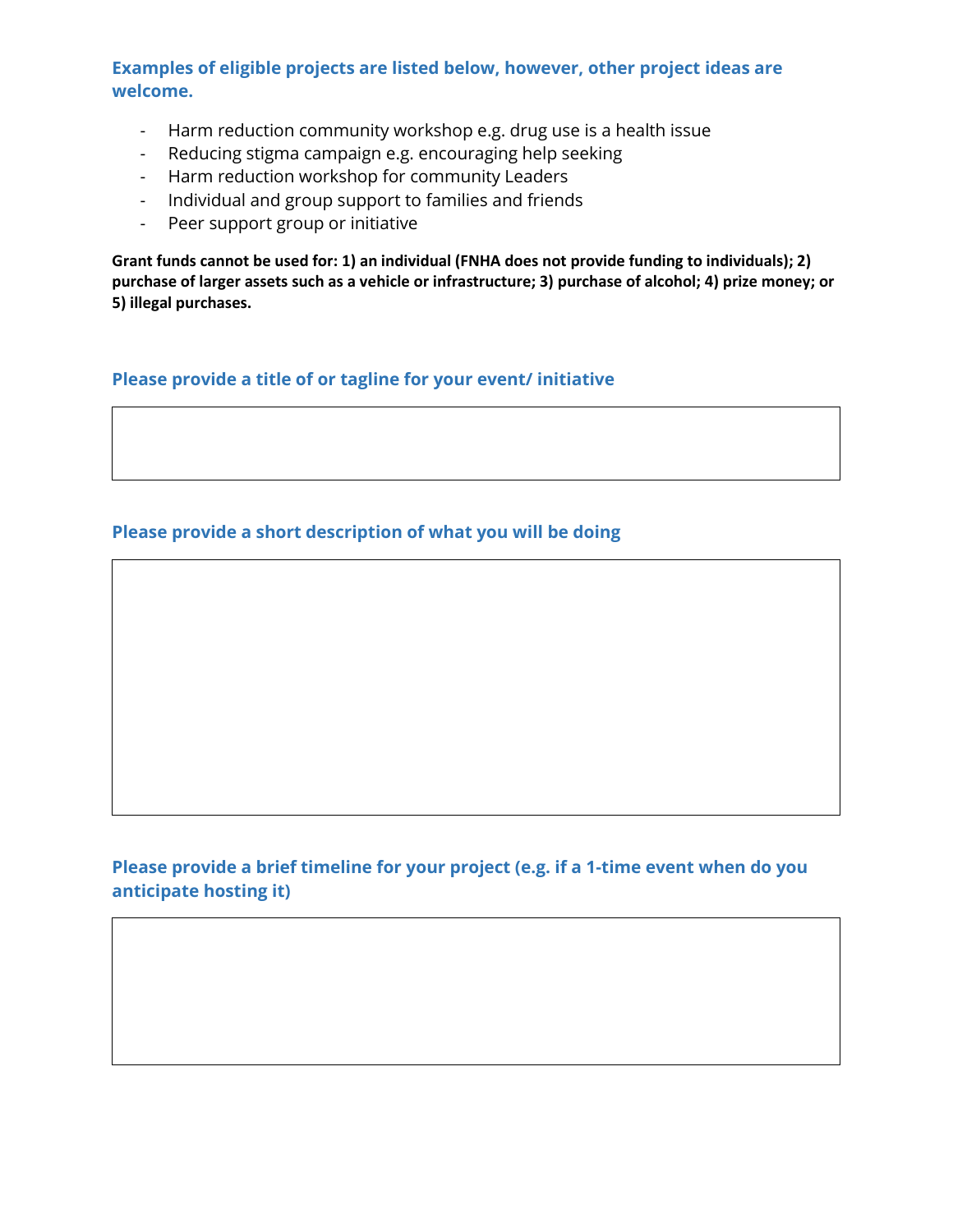### **This event/initiative is open to participation and involvement from:**

☐General Public ☐Local healthcare providers ☐Regional Health Authority ☐ People who use substances ☐Community Members only ☐ First Nations people incarcerated or exiting incarceration ☐ Friends and family of First Nations people using substances ☐First Nations women

☐ Other: \_\_\_\_\_\_\_\_\_\_\_\_

and/or youth

#### **Number of participants expected:**

*Note: Please keep track of actual numbers of participants during your event. This is required for your closing report*

Grant Funding Requested: \$ \_\_\_\_\_\_\_\_\_\_\_\_\_\_\_ :

#### **Partnership/Collaboration information:**

Please list First Nations communities who have reviewed and formally endorsed your application and other community partner agencies (Health Authority, non-profit organizations, businesses, etc.) for your Harm Reduction initiative. Partners would include groups willing to share in expenses or contribute resource materials, host facilities, health promotions expertise, knowledge in cultural teaching/traditional wellness, etc. Please note that review and/or endorsement of this application by a First Nations community should be done before submitting for consideration.